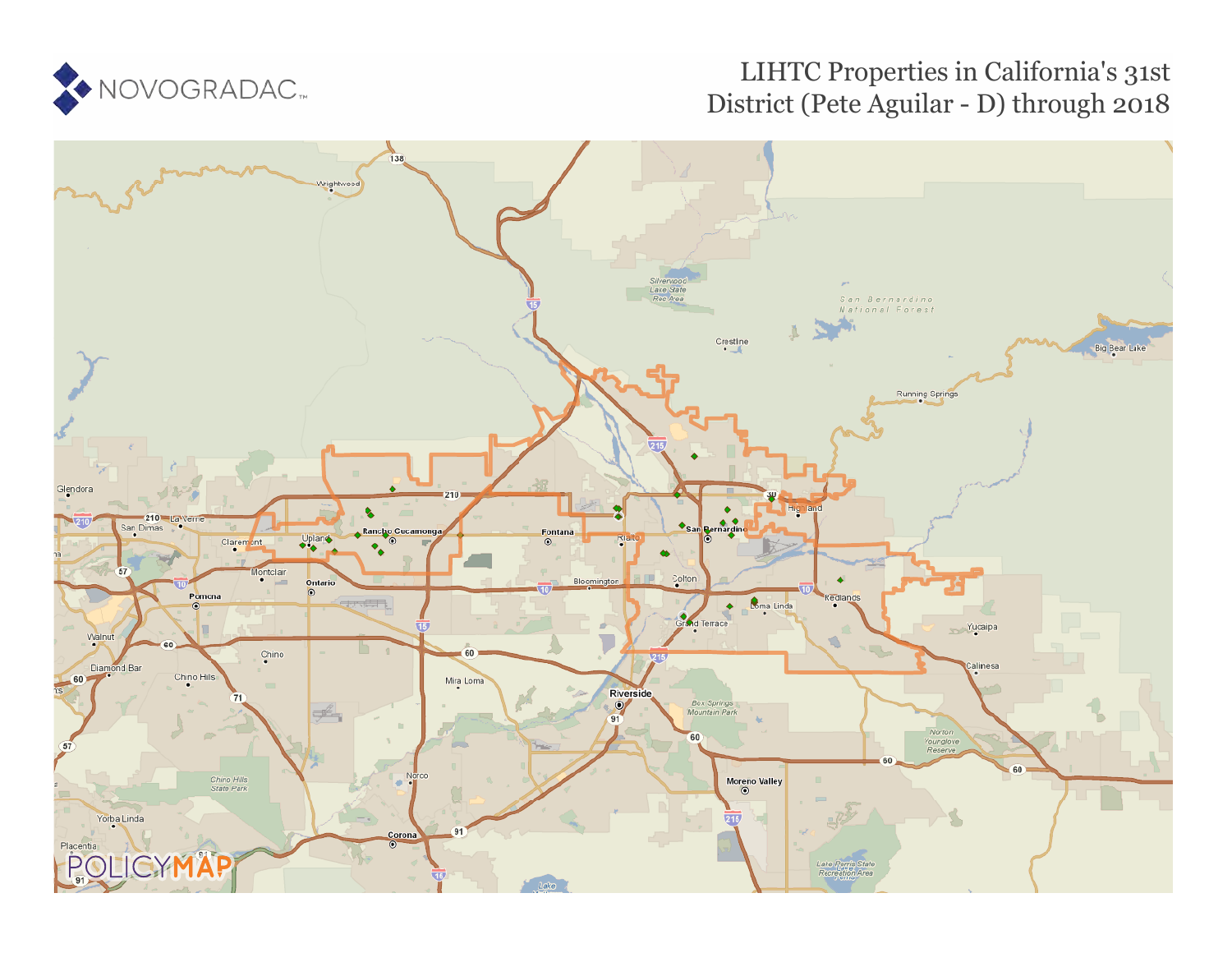| <b>Project Name</b>                                             | <b>Address</b>                          | <b>City</b>                       | <b>State</b> | <b>Zip Code</b> | <b>Nonprofit</b><br><b>Sponsor</b> | <b>Allocation</b><br>Year | Annual<br><b>Allocated</b><br><b>Amount</b> | in Service           | <b>Year Placed Construction</b><br><b>Type</b> | <b>Total</b><br><b>Units</b> | Low<br><b>Income</b><br><b>Units</b> | <b>Rent or</b><br>Income<br><b>Ceiling</b> | <b>Credit</b><br><b>Percentag Exempt</b><br>$\mathbf{e}$ | Tax-<br><b>Bond</b> | <b>HUD Multi-</b><br>Family<br><b>Financing/Rent</b><br>al Assistance |
|-----------------------------------------------------------------|-----------------------------------------|-----------------------------------|--------------|-----------------|------------------------------------|---------------------------|---------------------------------------------|----------------------|------------------------------------------------|------------------------------|--------------------------------------|--------------------------------------------|----------------------------------------------------------|---------------------|-----------------------------------------------------------------------|
| <b>VILLAGE GREEN APTS</b>                                       | 2122<br>CHESTNUT ST BERNARDINO          | SAN                               | CA           | 92410           | $\mathbf{N}\mathbf{o}$             | 1999                      | \$66,826                                    | 1999                 | Acquisition and<br>Rehab                       | 184                          | 181                                  | 60% AMGI                                   | 30%<br>present<br>value                                  | Yes                 |                                                                       |
| NOVA POINTE APTS<br>PHASE I                                     | 800 E<br>WASHINGTON COLTON<br>ST        |                                   | CA           | 92324           | No                                 | 1999                      | \$270,761                                   | 1999                 | Acquisition and<br>Rehab                       | 156                          | 155                                  | 60% AMGI                                   | 30%<br>present<br>value                                  | Yes                 |                                                                       |
| <b>NOVA POINTE APTS</b><br>PHASE II                             | 800 E<br>WASHINGTON COLTON<br><b>ST</b> |                                   | ${\rm CA}$   | 92324           | $\rm No$                           | 1999                      | \$15,846                                    | 1999                 | Acquisition and<br>Rehab                       | 130                          | ${\bf 52}$                           | 60% AMGI                                   | 30%<br>present<br>value                                  | Yes                 |                                                                       |
| ALPINE WOODS APTS 430 ALPINE ST UPLAND                          |                                         |                                   | CA           | 91786           | $\rm No$                           | 1999                      | \$224,572                                   | 2000                 | Acquisition and<br>Rehab                       | 137                          | 136                                  | 60% AMGI                                   | 30%<br>present<br>value                                  | Yes                 |                                                                       |
| AUTUMNWOOD APTS $^{2020}_{ST}$ GUTHRIE SAN                      |                                         | <b>BERNARDINO</b>                 | CA           | 92404           | $\mathbf{N}\mathbf{o}$             | 2001                      | \$135,468                                   | 2000                 | Acquisition and<br>Rehab                       | 160                          | 158                                  | 60% AMGI                                   | 30%<br>present<br>value                                  | Yes                 |                                                                       |
| THE WATERMAN<br><b>APTS</b>                                     | 2634 COPPER SAN<br>${\rm LN}$           | <b>BERNARDINO</b>                 | CA           | 92408           | No                                 | 1999                      | \$170,106                                   | 2000                 | Acquisition and<br>Rehab                       | 128                          | 127                                  | 60% AMGI                                   | 30%<br>present<br>value                                  | Yes                 |                                                                       |
| <b>OLEN JONES SENIOR</b><br><b>APTS</b>                         | 7125<br><b>AMETHYST</b><br><b>AVE</b>   | <b>RANCHO</b><br><b>CUCAMONGA</b> | ${\rm CA}$   | 91701           | $\rm No$                           | 2002                      | \$395,081                                   | 2004                 | <b>New Construction</b>                        | 96                           | 95                                   | 60% AMGI                                   | 30%<br>present<br>value                                  | Yes                 |                                                                       |
| <b>RAMONA SENIOR</b><br><b>PROJECT</b>                          | 1519 W<br><b>EIGHTH ST</b>              | SAN<br><b>BERNARDINO</b>          | CA           | 92411           | No                                 | 1995                      | \$114,852                                   | 1994                 | <b>New Construction</b>                        | 44                           | 44                                   | 60% AMGI                                   | 30%<br>present<br>value                                  | Yes                 |                                                                       |
| PIONEER PARK<br><b>PLAZA APTS</b>                               | 560 N F ST                              | SAN<br><b>BERNARDINO</b>          | ${\rm CA}$   | 92410           | No                                 | 2000                      | \$217,131                                   | 2001                 | Acquisition and<br>Rehab                       | 161                          | 160                                  | 60% AMGI                                   | 30%<br>present<br>value                                  | Yes                 |                                                                       |
| COY D ESTES SENIOR 260 N THIRD<br><b>HOUSING</b>                | <b>AVE</b>                              | <b>UPLAND</b>                     | CA           | 91786           | $\rm No$                           | 1996                      | \$518,559                                   | 1997                 | <b>New Construction</b>                        | 130                          | 111                                  | 60% AMGI                                   | 70%<br>present<br>value                                  | No                  |                                                                       |
| <b>WILLOW VILLAGE</b>                                           | 1150 N<br>WILLOW AVE                    | <b>RIALTO</b>                     | CA           | 92376           |                                    | Insufficient<br>Data      | \$0                                         | Insufficient<br>Data | Not Indicated                                  | 93                           | $\bf{0}$                             |                                            | Not<br>Indicated                                         |                     |                                                                       |
| <b>HERITAGE POINTE</b><br><b>SENIOR APTS</b>                    | 8590 MALVEN RANCHO<br><b>AVE</b>        | <b>CUCAMONGA</b>                  | CA           | 91730           | No                                 | 2001                      | \$180,423                                   | 2002                 | <b>New Construction</b>                        | 49                           | 48                                   | 60% AMGI                                   | 30%<br>present<br>value                                  | Yes                 |                                                                       |
| <b>VILLA PACIFICA</b><br>SENIOR COMMUNITY BASELINE RD CUCAMONGA | 9609                                    | <b>RANCHO</b>                     | CA           | 91730           | No                                 | 1997                      | \$408,128                                   | 1998                 | <b>New Construction</b>                        | 158                          | 158                                  | 60% AMGI                                   | 30 %<br>present<br>value                                 | Yes                 |                                                                       |

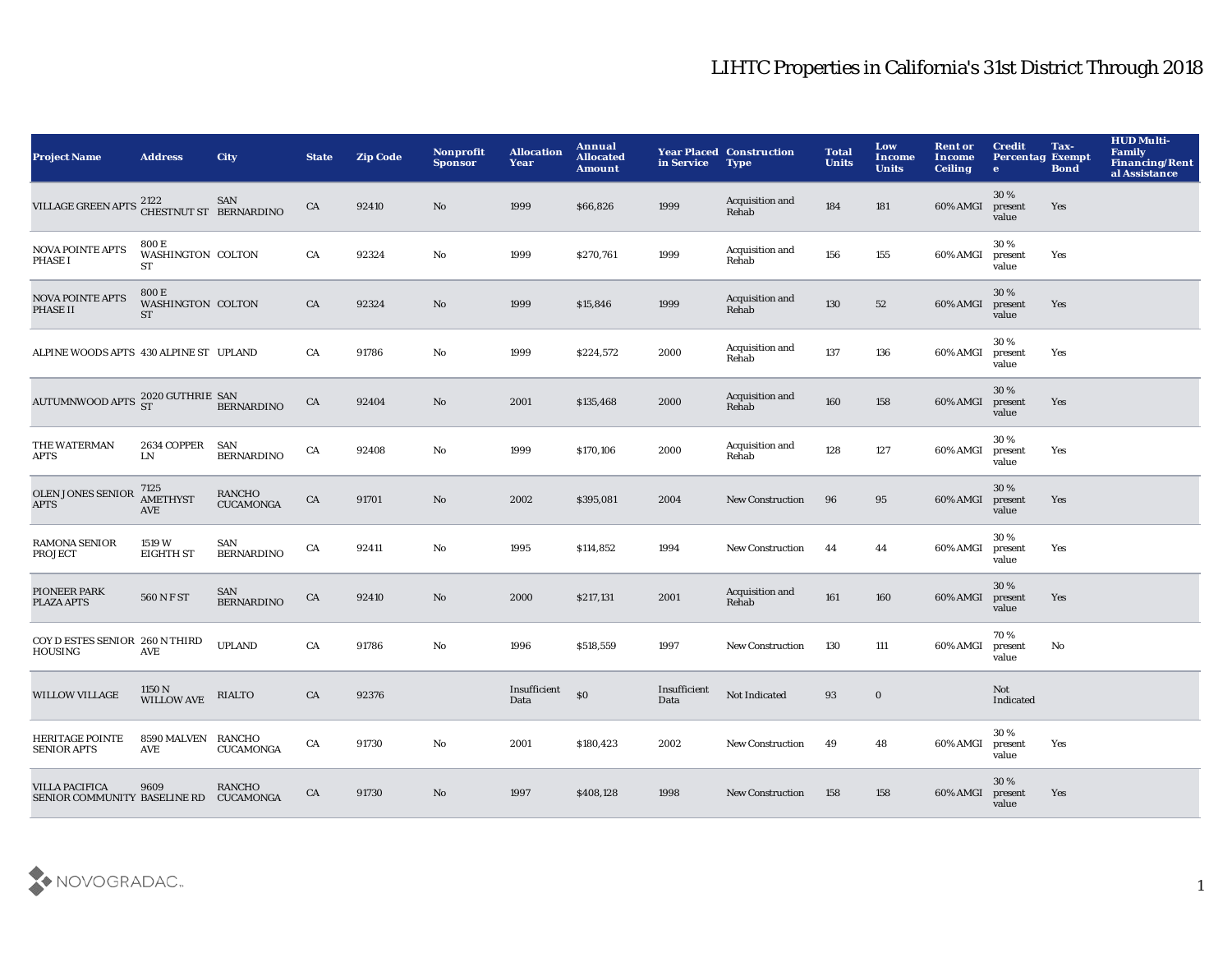| <b>Project Name</b>                                                       | <b>Address</b>                           | <b>City</b>                       | <b>State</b> | <b>Zip Code</b> | Nonprofit<br><b>Sponsor</b> | <b>Allocation</b><br>Year | Annual<br><b>Allocated</b><br><b>Amount</b> | in Service | <b>Year Placed Construction</b><br><b>Type</b> | <b>Total</b><br><b>Units</b> | Low<br>Income<br><b>Units</b> | <b>Rent or</b><br>Income<br><b>Ceiling</b> | <b>Credit</b><br><b>Percentag Exempt</b><br>$\bullet$ | Tax-<br><b>Bond</b> | <b>HUD Multi-</b><br><b>Family</b><br><b>Financing/Rent</b><br>al Assistance |
|---------------------------------------------------------------------------|------------------------------------------|-----------------------------------|--------------|-----------------|-----------------------------|---------------------------|---------------------------------------------|------------|------------------------------------------------|------------------------------|-------------------------------|--------------------------------------------|-------------------------------------------------------|---------------------|------------------------------------------------------------------------------|
| <b>EAST RANCHO</b><br><b>VERDE VILLAGE</b>                                | <b>8837 GROVE</b><br>AVE                 | <b>RANCHO</b><br><b>CUCAMONGA</b> | CA           | 91730           |                             | 2007                      | \$331,092                                   | 2009       | <b>New Construction</b>                        | 40                           | 39                            | 60% AMGI                                   | 30%<br>present<br>value                               | Yes                 |                                                                              |
| POPLAR STREET<br>APTS                                                     | 10777 POPLAR<br><b>ST</b>                | <b>LOMA LINDA</b>                 | CA           | 92354           | Yes                         | 2008                      | \$488,283                                   | 2009       | <b>New Construction</b>                        | 44                           | 43                            | 60% AMGI                                   | 30%<br>present<br>value                               | Yes                 | No                                                                           |
| SYCAMORE TERRACE BERNARDINO UPLAND                                        | <b>1301 SAN</b><br>ROAD                  |                                   | CA           | 91786           | Yes                         | 2015                      | \$551,147                                   | 2016       | <b>Acquisition and</b><br>Rehab                | 100                          | 98                            | 60% AMGI                                   | 30%<br>present<br>value                               |                     | Yes                                                                          |
| <b>VALENCIA VISTA</b><br><b>APARTMENTS FKA</b><br><b>VAL 9 APARTMENTS</b> | 950 N.<br><b>VALENCIA</b><br>AVE.        | SAN<br><b>BERNARDINO</b>          | CA           | 92410           | No                          | 2014                      | \$1,139,951                                 | 2016       | <b>New Construction</b>                        | 76                           | 75                            | 60% AMGI                                   | 70%<br>present<br>value                               |                     | Yes                                                                          |
| <b>BEAUTIFUL LIGHT</b><br>INN                                             | 1365<br><b>WATERMAN</b><br><b>AVENUE</b> | SAN<br><b>BERNARDINO</b>          | CA           | 92404           | No                          | 2017                      | \$554,392                                   | 2018       | Acquisition and<br>Rehab                       | 100                          | 99                            | 60% AMGI                                   | 30%<br>present<br>value                               |                     | Yes                                                                          |
| <b>VILLAGGIO ON</b><br>ROUTE 66                                           | 10220<br><b>FOOTHILL</b><br><b>BLVD</b>  | <b>RANCHO</b><br><b>CUCAMONGA</b> | ${\rm CA}$   | 91730           | Yes                         | 2008                      | \$918,196                                   | 2009       | <b>New Construction</b>                        | 166                          | 131                           | 60% AMGI                                   | 30%<br>present<br>value                               | Yes                 | No                                                                           |
| <b>VISTA CASCADE</b>                                                      | 422W<br><b>CASCADE DR</b>                | <b>RIALTO</b>                     | CA           | 92376           |                             | 2009                      | \$210,125                                   | 2010       | Acquisition and<br>Rehab                       | 42                           | 41                            | 50% AMGI                                   | 30%<br>present<br>value                               | Yes                 |                                                                              |
| <b>LOMA LINDA</b><br><b>COMMONS</b>                                       | 10799 POPLAR<br><b>ST</b>                | <b>LOMA LINDA</b>                 | CA           | 92354           | Yes                         | 2010                      | \$1,025,193                                 | 2011       | <b>New Construction</b>                        | 120                          | 118                           | 60% AMGI                                   | 70%<br>present<br>value                               | No                  |                                                                              |
| PEPPERWOOD APTS                                                           | 9055<br><b>FOOTHILL</b><br><b>BLVD</b>   | <b>RANCHO</b><br><b>CUCAMONGA</b> | CA           | 91730           | No                          | 2006                      | \$1,205,049                                 | 2007       | Acquisition and<br>Rehab                       | 230                          | 227                           | 60% AMGI                                   | 30%<br>present<br>value                               | Yes                 |                                                                              |
| <b>SAN SEVAINE VILLAS</b>                                                 | 13247<br><b>FOOTHILL</b><br><b>BLVD</b>  | <b>RANCHO</b><br><b>CUCAMONGA</b> | CA           | 91739           |                             | 2009                      | \$1,611,903                                 | 2011       | <b>New Construction</b>                        | 169                          | 167                           | 60% AMGI                                   | 30%<br>present<br>value                               | Yes                 |                                                                              |
| <b>MAGNOLIA AT</b><br>HIGHLAND                                            | 2196 MEDICAL SAN<br>CTR DR               | <b>BERNARDINO</b>                 | CA           | 92411           | Yes                         | 2010                      | \$1,154,074                                 | 2011       | <b>New Construction</b>                        | 80                           | 79                            | 60% AMGI                                   | 70%<br>present<br>value                               | No                  | No                                                                           |
| <b>SUNSET HEIGHTS</b><br><b>APTS</b>                                      | 6230 HAVEN<br>AVE                        | <b>RANCHO</b><br><b>CUCAMONGA</b> | CA           | 91737           | No                          | 2005                      | \$482,676                                   | 2007       | Acquisition and<br>Rehab                       | 117                          | 116                           | 60% AMGI                                   | 30%<br>present<br>value                               | Yes                 |                                                                              |
| WILLOWS/WINCHES<br>TER<br>NEIGHBORHOOD<br><b>REVIT PROJECT</b>            | 1432 N<br><b>WILLOW AVE</b>              | <b>RIALTO</b>                     | CA           | 92376           | Yes                         | 2006                      | \$643,925                                   | 2007       | Acquisition and<br>Rehab                       | 152                          | 150                           | 60% AMGI                                   | 30%<br>present<br>value                               | Yes                 |                                                                              |

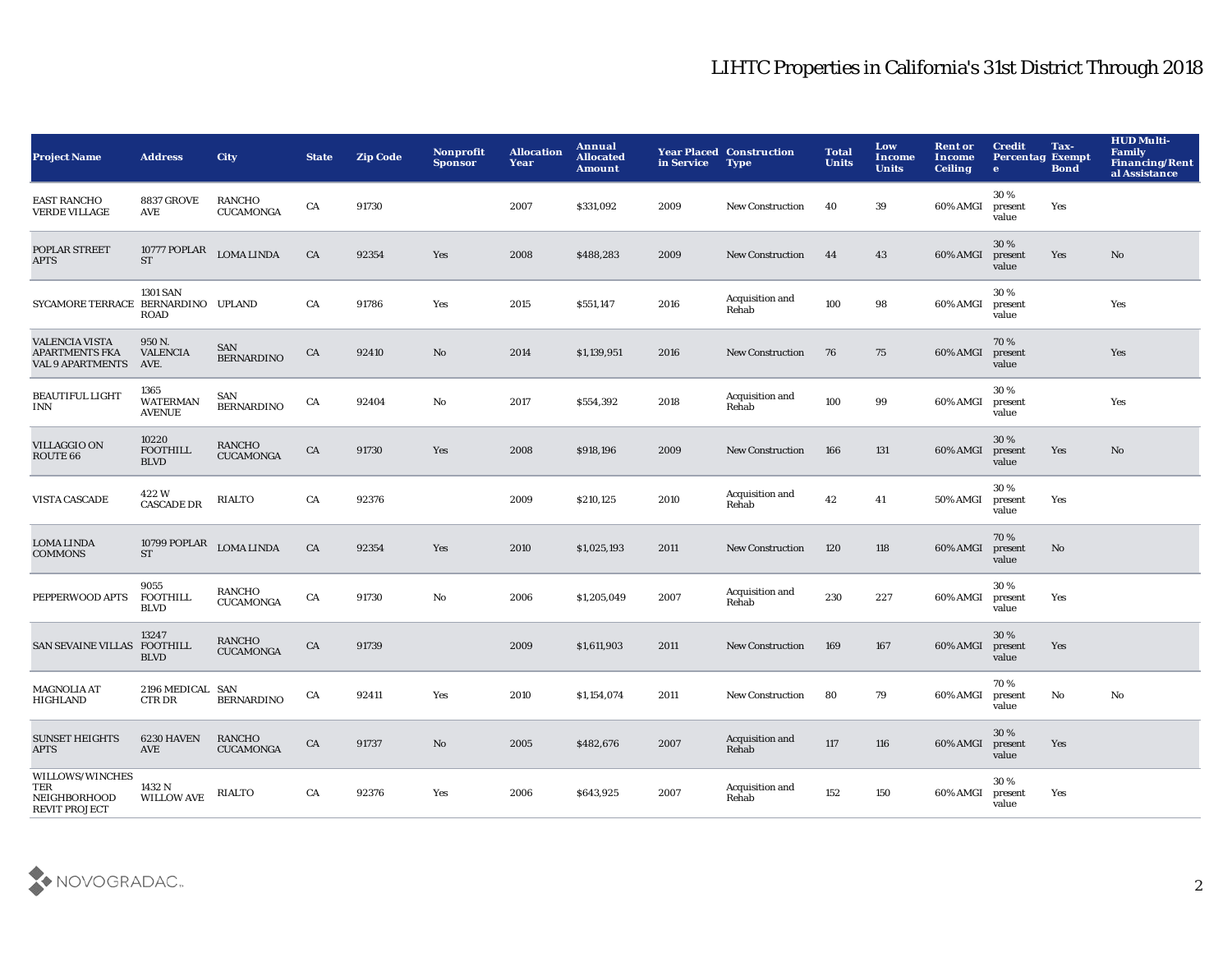| <b>Project Name</b>                                                  | <b>Address</b>                              | City                              | <b>State</b> | <b>Zip Code</b> | Nonprofit<br><b>Sponsor</b> | <b>Allocation</b><br>Year | Annual<br><b>Allocated</b><br><b>Amount</b> | in Service | <b>Year Placed Construction</b><br><b>Type</b> | <b>Total</b><br><b>Units</b> | Low<br>Income<br><b>Units</b> | <b>Rent or</b><br><b>Income</b><br><b>Ceiling</b> | <b>Credit</b><br><b>Percentag Exempt</b><br>$\mathbf{e}$ | Tax-<br><b>Bond</b> | <b>HUD Multi-</b><br>Family<br><b>Financing/Rent</b><br>al Assistance |
|----------------------------------------------------------------------|---------------------------------------------|-----------------------------------|--------------|-----------------|-----------------------------|---------------------------|---------------------------------------------|------------|------------------------------------------------|------------------------------|-------------------------------|---------------------------------------------------|----------------------------------------------------------|---------------------|-----------------------------------------------------------------------|
| PARK PLACE                                                           | 385W<br><b>JACKSON ST</b>                   | <b>RIALTO</b>                     | CA           | 92376           | Yes                         | 2011                      | \$282,445                                   | 2012       | <b>New Construction</b>                        | 32                           | $30\,$                        | 60% AMGI                                          | 30%<br>present<br>value                                  | Yes                 | No                                                                    |
| <b>BLUE MOUNTAIN</b><br><b>SENIOR VILLAS</b>                         | 22627 GRAND<br>TER RD                       | <b>GRAND TERRACE CA</b>           |              | 92313           |                             | 2005                      | \$582,116                                   | 2009       | <b>New Construction</b>                        | 120                          | 107                           | 60% AMGI                                          | 30%<br>present<br>value                                  | Yes                 |                                                                       |
| LOMA LINDA<br><b>TERRACE</b>                                         | $10846$ POPLAR $\_$ LOMA LINDA<br><b>ST</b> |                                   | CA           | 92354           | Yes                         | 2012                      | \$532,715                                   | 2013       | New Construction                               | 50                           | 49                            | 60% AMGI                                          | 30%<br>present<br>value                                  | Yes                 | $\mathbf {No}$                                                        |
| <b>VINTAGE AT</b><br><b>KENDALL</b>                                  | 1095 KENDALL SAN<br>DR                      | <b>BERNARDINO</b>                 | CA           | 92407           | No                          | 2012                      | \$596,771                                   | 2013       | <b>New Construction</b>                        | 178                          | 176                           | 60% AMGI                                          | 30%<br>present<br>value                                  | Yes                 | No                                                                    |
| ARROWHEAD VISTA 24317 FOURTH SAN<br><b>APTS</b>                      | <b>ST</b>                                   | <b>BERNARDINO</b>                 | ${\rm CA}$   | 92410           | Yes                         | 2013                      | \$341,677                                   | 2014       | Acquisition and<br>Rehab                       | 40                           | $39\,$                        | 60% AMGI                                          | 70%<br>present<br>value                                  | No                  | Yes                                                                   |
| <b>ARBOR TERRACE</b><br>(COLTON)                                     | 2170 N<br><b>RANCHO AVE</b>                 | COLTON                            | CA           | 92324           | No                          | 2013                      | \$740,198                                   | 2014       | Acquisition and<br>Rehab                       | 129                          | 127                           | 60% AMGI                                          | 30%<br>present<br>value                                  | Yes                 | Yes                                                                   |
| <b>LUGO SENIOR APTS</b>                                              | 181 E NINTH ST SAN<br>BERNARDINO            |                                   | CA           | 92410           | $\mathbf{No}$               | 2012                      | \$1,049,783                                 | 2014       | Acquisition and<br>Rehab                       | 119                          | 118                           | 60% AMGI                                          | 70%<br>present<br>value                                  | $\rm No$            | No                                                                    |
| <b>WILLOW VILLAGE</b>                                                | <b>1150 NORTH</b><br><b>WILLOW AVE.</b>     | <b>RIALTO</b>                     | CA           | 92376           | Yes                         | 2013                      | \$516,358                                   | 2014       | Acquisition and<br>Rehab                       | 100                          | 99                            | 60% AMGI                                          | 30%<br>present<br>value                                  | Yes                 | Yes                                                                   |
| <b>VILLA DEL NORTE</b>                                               | <b>9997 FERON</b><br>BLVD.                  | <b>RANCHO</b><br><b>CUCAMONGA</b> | CA           | 91730           | Yes                         | 2014                      | \$829,941                                   | 2015       | Acquisition and<br>Rehab                       | 88                           | 87                            | 60% AMGI                                          | 70%<br>present<br>value                                  | No                  | No                                                                    |
| <b>VALENCIA GROVE</b>                                                | 125 HORIZON<br><b>AVENUE</b>                | <b>REDLANDS</b>                   | CA           | 92374           | Yes                         | 2012                      | \$1,156,077                                 | 2016       | New Construction                               | 85                           | 84                            | 60% AMGI                                          | 30%<br>present<br>value                                  | Yes                 | Yes                                                                   |
|                                                                      |                                             |                                   |              |                 |                             |                           |                                             |            |                                                |                              |                               |                                                   |                                                          |                     |                                                                       |
| 36 Projects Reported                                                 |                                             |                                   |              |                 |                             |                           | \$19,661,840                                |            |                                                | 4,003                        | 3,724                         |                                                   |                                                          |                     |                                                                       |
| Location: California's 31st District (Congressional District, 116th) |                                             |                                   |              |                 |                             |                           |                                             |            |                                                |                              |                               |                                                   |                                                          |                     |                                                                       |